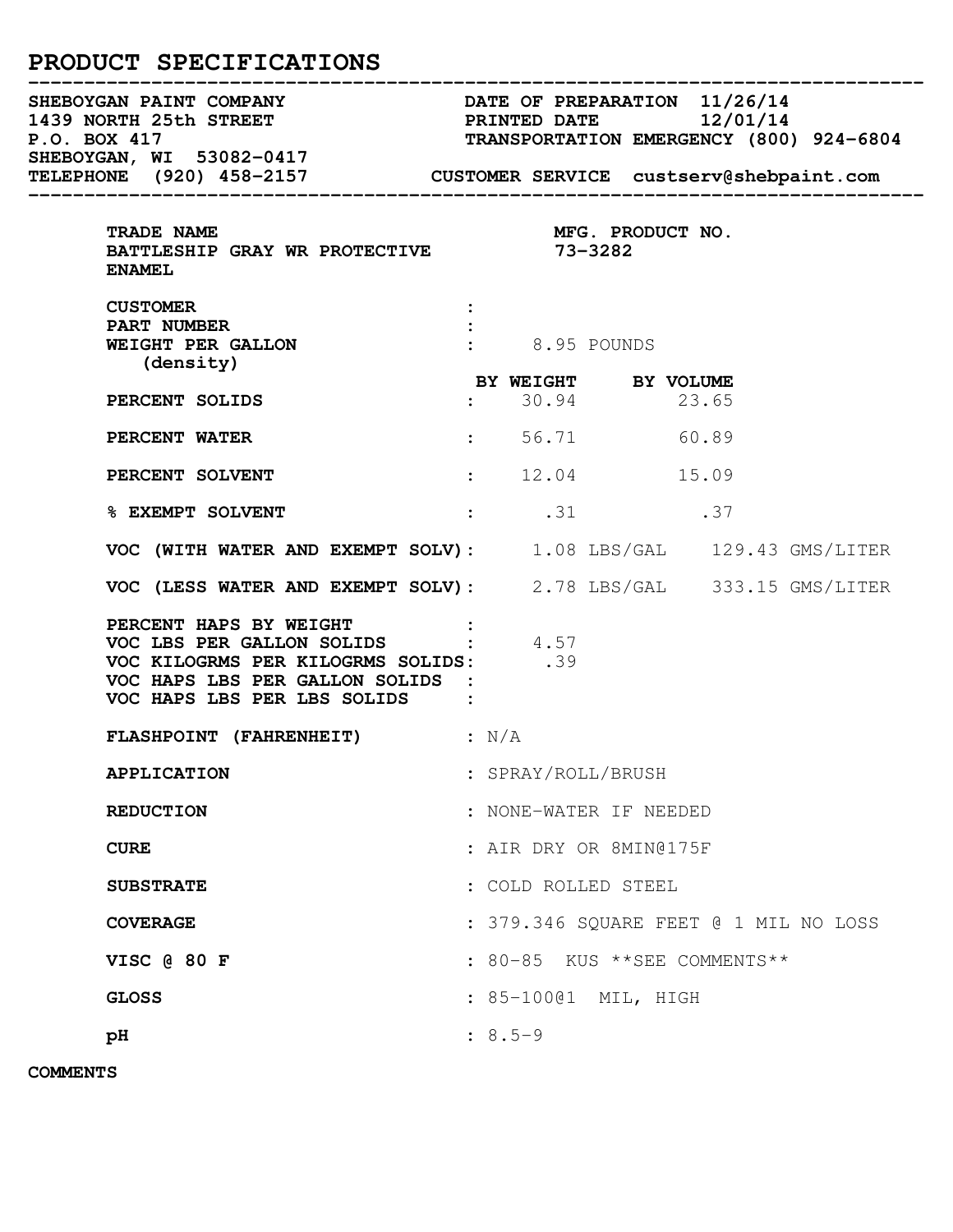### 73-3282 PAGE: 1 -------------------------------------------------------------------------------- MATERIAL SAFETY DATA SHEET FOR COATINGS, RESINS AND RELATED MATERIALS ================================================================================ HAZARD RATING 0 - MINIMAL 3 - SERIOUS 1 - SLIGHT 4 - SEVERE 2 - MODERATE \* - CHRONIC HMIS RATING HEALTH - \* 2 FLAMMABILITY - 0 REACTIVITY - 0 -------------------------------------------------------------------------------- SECTION I -------------------------------------------------------------------------------- SHEBOYGAN PAINT COMPANY **External SHEBOYGAN PAINT COMPANY DATE OF PREPARATION** 11/26/14 1439 NORTH 25th STREET / P.O. BOX 417 TRANSPORTATION EMERGENCY (800) 924-6804 SHEBOYGAN, WI 53082-0417 EMAIL: custserv@shebpaint.com TELEPHONE: (920) 458-2157 PRODUCT CLASS STATES TRADE NAME TRADE NAME TRADE OF THE SERVICE OF THE MEG PRODUCT NO. SURFACE COATING BATTLESHIP GRAY WR PROTECTIVE 73-3282 ENAMEL -------------------------------------------------------------------------------- SECTION II - HAZARDOUS INGREDIENTS -------------------------------------------------------------------------------- ACGIH TLV ACGIH STEL OSHA PEL OSHA CEILING LEL % VAPOR PRESS % BY NT INGREDIENT CAS# PPM mg/m3 PPM mg/m3 PPM mg/m3 PPM mg/m3 VOLUM mm/Hg DEG F Wght -------------------------------------------------------------------------------- C Glycol Ether Compd.(skin) 111-76-2 20.00 100.0 ----- ----- 50.00 240.0 ----- ----- 1.100 0.600 @ 68. 6.79 A Secondary Butyl Alcohol 78-92-2 100.0 300.0 ----- ----- 150.0 450.0 ----- ----- 1.700 12.50 @ 68. 4.77 NON-HAZARDOUS COMPONENT: Water 7732-18-5 ----- ----- ----- ----- ----- ----- ----- ----- ----- 17.50 @ 68. 56.7 C Ammonia 7664-41-7 25.00 17.00 35.00 24.00 50.00 35.00 ----- ----- 16.00 6460. @ 68. 0.31 Titanium Dioxide (dust) 13463-67-7 ----- 10.00 ----- ----- ----- 15.00 ----- ----- ----- ----- @ --- Barium Sulfate (Barite) 13462-86-7 ----- ----- ----- ----- ----- ----- ----- ----- ----- ----- @ --- 2.96 ---------------------------------- C -This toxic chemical is subject to the reporting requirements of both Section 313 of the Emergency Planning and Community Right-to-Know Act of 1986 (40CFR372) and the Wisconsin Dept. of Natural Resources Administrative Code Chapter NR445. VHAP = VOLATILE HAZARDOUS AIR POLLUTANT (VAPOR) HAP = HAZARDOUS AIR POLLUTANT (SOLID) (skin) = OSHA Skin Absorption Hazard VOC content determined by EPA method 24. A -This toxic chemical is subject to the reporting requirements of Section 313 of the Emergency Planning and Community Right-to-Know Act of 1986 (40CFR372). VHAP = VOLATILE HAZARDOUS AIR POLLUTANT (VAPOR) HAP = HAZARDOUS AIR POLLUTANT (SOLID) VOC content determined by EPA method 24. -------------------------------------------------------------------------------- SECTION III - PHYSICAL DATA -------------------------------------------------------------------------------- BOILING RANGE 208-343 F VOC KG/KG SOLIDS=.39 VOC (WITH WATER AND EXEMPT SOLV) = 1.08 LBS/GAL 129 GMS/LITER % HAPS BY WEIGHT= VOC (LESS WATER AND EXEMPT SOLV) = 2.78 LBS/GAL 333 GMS/LITER VAPOR DENSITY EVAPORATION RATE %VOLATILE %VOLATILE WEIGHT SPECIFIC AVG SOLV

BY WEIGHT BY VOLUME PER GALLON GRAVITY DENSITY

VAPOR DENSITY HEAVIER THAN AIR EVAPORATION RATE SLOWER THAN ETHER 69.06 76.35 8.9451 1.074 8.09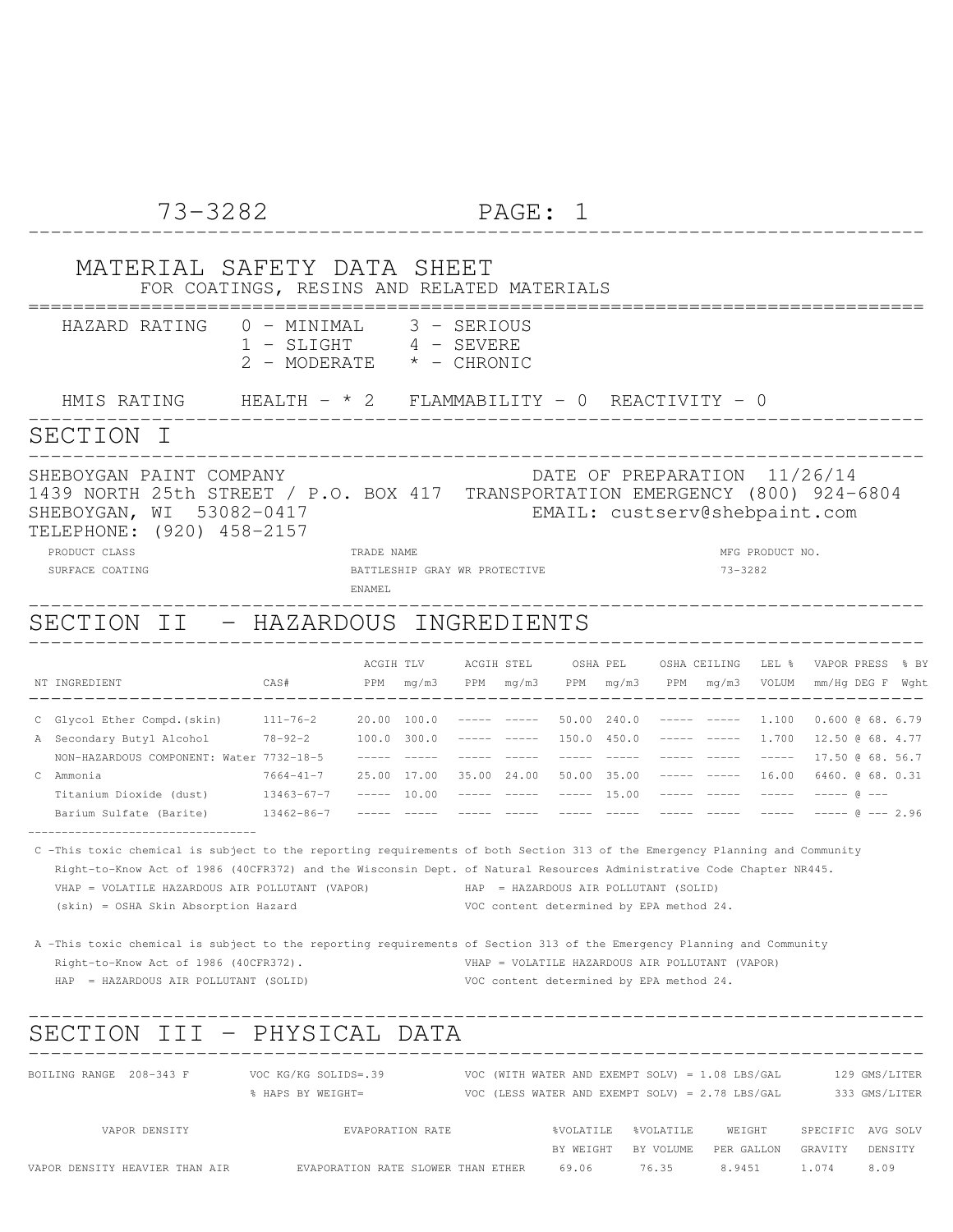# -------------------------------------------------------------------------------- SECTION IV - FIRE & EXPLOSION HAZARDS --------------------------------------------------------------------------------

PROPER SHIPPING NAME - WATER BASED PRODUCT, DOES NOT SUSTAIN COMBUSTION NONCOMBUSTIBLE (ASTM D4206) SHIPPING LABEL - KEEP FROM FREEZING LABEL FLASHPOINT N/A

EXTINGUISHING MEDIA: Water based product. Flashpoint for this product is listed as N/A or Not Applicable due to the presence of water. If water has boiled off, this product may exhibit properties of a Class II, IIIA, or IIIB liquid. If needed, extinguishing agents for Class B fires may be used.

# 73-3282 PAGE: 2

--------------------------------------------------------------------------------

UNUSUAL FIRE & EXPLOSION HAZARDS: Water based product. Sealed containers may explode if exposed to extreme heat. Frozen containers may expand and leak contents when thawed. Water soluble liquids are non-accumulators of static charge. Static protection precautions such as container bonding or grounding would not be necessary. Flash point listed as N/A or not applicable due to the presence of water.

SPECIAL FIRE FIGHTING PROCEDURES: Water may be used to cool closed containers to prevent pressure buildup. Keep people away from any fire fighting operations involving chemicals. Wear a self-contained positive pressure breathing apparatus in addition to full protective gear.

### -------------------------------------------------------------------------------- SECTION V - HEALTH HAZARD --------------------------------------------------------------------------------

EFFECTS OF OVEREXPOSURE: Irritation of the respiratory tract or acute nervous system depression characterized by headache dizziness, staggered gait, confusion, unconsciousness, coma. There is no applicable information available regarding the carcinogen potential for this product as a whole, however any relevant information regarding any ingredient's status as a potential, suspect, or confirmed carcinogen is listed in SECTION V of the MSDS.

Chronic overexposure may cause blood disorders or damage to the blood-forming system.

Chronic overexposure may damage the liver and/or kidneys, blood cells, cause cardiac sensations, hearing effects, and/or cause birth or fertility defects in lab animals.

Repeated and prolonged exposure to some solvents has been associated with permanent brain and nervous system damage. Intentional misuse by deliberately concentrating & inhaling vapors from this product may be harmful or fatal. This product contains ethylene glycol monobutyl ether which is on the New Jersey and Pennsylvania Right-to-Know List. CAS# 111-76-2

Chronic overexposure may cause damage to the liver, kidney, eyes, and/or respiratory system. This product contains 2-butanol or secondary butyl alcohol which is on the Massachusetts, Pennsylvania and New Jersey

Right-to-Know Lists: CAS# 78-92-2

MEDICAL CONDITIONS PRONE TO AGGRAVATION BY EXPOSURE: Preexisting eye, skin, central nervous system, digestive tract, and respiratory tract. May adversely affect persons with liver, kidney & blood forming organ disorders. ROUTE(S) OF ENTRY: Inhalation, skin contact absorption, eye contact. Products that are free-flowing liquids or pastes are not expected to have routes of exposure for dust. Dried product residue may exhibit dust inhalation hazards. INHALATION: May cause moderate irritation to the respiratory tract. Overexposure may have toxic and/or narcotic effects. May cause congestion, headache, dizziness, weakness, nausea, and/or drowsiness. FIRST AID: Remove to fresh air. If breathing is difficult, give oxygen. If not breathing, give artificial respiration and get emergency medical assistance. EYE CONTACT: Liquids or vapors may cause severe irritation and/or chemical burns to the eyes. Chronic overexposure may cause eye damage, conjunctiva or corneal injury. FIRST AID: Immediately flush eyes and eyelids with large amounts of water for 15 min. Hold eyelids apart to ensure flushing of the entire area. Get prompt medical attention. SKIN CONTACT: May cause moderate to severe skin irritation. May cause burning sensations, defatting and/or dermatitis. Chronic overexposure may cause skin cracking and/or eczema. FIRST AID: Remove contaminated clothing and shoes. Wash area with soap and water. Get medical attention as needed.

SKIN ABSORPTION: May be absorbed through skin tissues. Chronic overexposure to the skin without using protective barriers (gloves, aprons, etc.) may cause toxic effects.

INGESTION: Single dose oral toxicity is low. May cause irritation to the gastrointestinal tract. Ingestion may cause nausea, discomfort, diarrhea, dizziness and vomiting. FIRST AID: DO NOT INDUCE VOMITING! Contents of this product pose an inhalation hazard. If aspirated into the lungs, may cause chemical pneumonitis and/or pulmonary edema which can be fatal. Never leave individual unattended, keep head low to prevent aspiration. SEEK IMMEDIATE MEDICAL ATTENTION! --------------------------------------------------------------------------------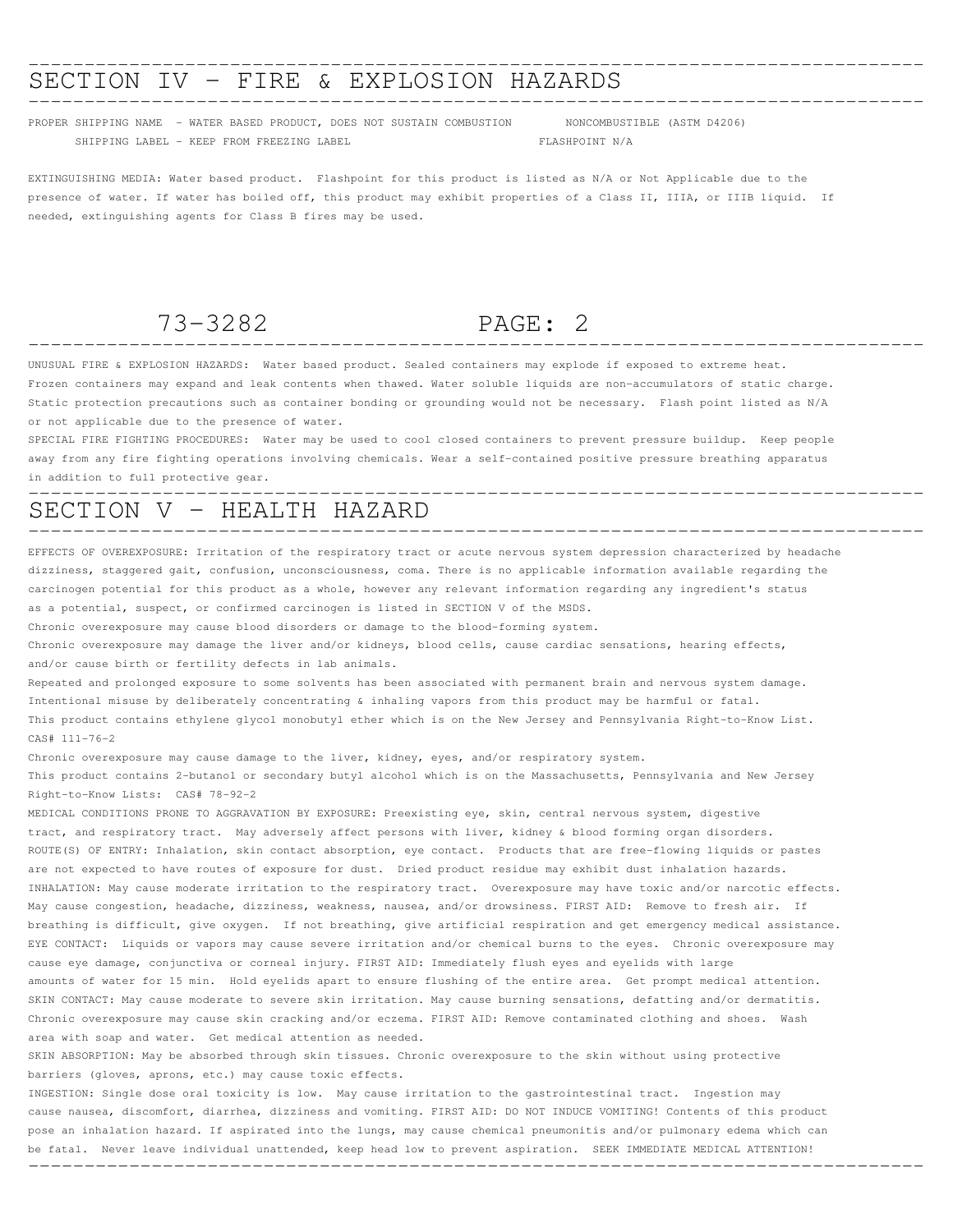### SECTION VI - REACTIVITY DATA --------------------------------------------------------------------------------

### STABILITY: \_\_\_\_UNSTABLE \_XX\_STABLE

INCOMPATABILITY (Materials to avoid): Keep away from all oxidizing materials, avoid strong acids & alkalis (caustics) and never distill solvents to dryness. Material can react violently under such conditions. HAZARDOUS DECOMPOSITION PRODUCTS: Oxides of carbon, nitrogen and/or sulfur & other toxic gases and irritating vapors like aldehydes, amines, HCN,and incompletely burned hydrocarbons. HAZARDOUS POLYMERIZATION: \_\_\_\_May Occur \_XX\_Will Not Occur

CONDITIONS TO AVOID: Container is not a pressure vessel. Never use pressure to empty. Use safe warehousing and handling procedures for drums, pails, containers, etc. Do not stack 5 gallon pails more than 5 high.

### -------------------------------------------------------------------------------- SECTION VII - SPILL OR LEAK PROCEDURES --------------------------------------------------------------------------------

STEPS TO BE TAKEN IN CASE MATERIAL IS RELEASED OR SPILLED: Dike spilled area and collect with inert absorbent material. If in a confined area, avoid breathing vapors and use a respiratory protection device (See Section VIII). Follow local, state and federal spill notification procedures.

## 73-3282 PAGE: 3 --------------------------------------------------------------------------------

WASTE DISPOSAL: Consult licensed waste handling and/or transportation facility. Follow local, state, provincial and federal waste regulations. Do not incorporate into municipal sewage treatment facilities. Empty containers retain product residue, follow label and MSDS warnings even after container is emptied.

### -------------------------------------------------------------------------------- SECTION VIII - SAFE HANDLING & USE INFO --------------------------------------------------------------------------------

RESPIRATORY PROTECTION: In outdoor or open areas with unrestricted ventilation, if needed, use NIOSH approved dust mask to protect from overspray airborne particulates. In restricted areas use NIOSH approved organic vapor respirator with dust particulate pre-filter. Supplied air systems or intrinsic safe PAPR systems with organic vapor protection may be used, consult OSHA respirator standard and check with a safety supplier for respirator system specifications. VENTILATION: Provide sufficient ventilation to keep dust/ airborne particulate and organic vapor concentrations below OSHA personal exposure limits (PEL). Remove all smoke, dust, or fumes formed by welding, flame cutting, sanding or grinding surfaces coated with this material. Provide proper respiratory protection if ventilation or exhaust is inadequate.

SKIN PROTECTION REQUIREMENTS: Chemical resistant gloves are recommended, neoprene, nitrile, or butyl rubber. Cover as much of the exposed skin as possible with appropriate impervious clothing. If skin creams are used, keep the area protected by the cream to a minimum. Do not use skin creams to protect skin when working with acids or acid catalysts. EYE PROTECTION: Eye protection should be worn in any type of industrial operation. The use of chemical goggles and a full face shield to prevent splash from liquids is recommended. Contact lenses should not be worn.

OTHER PROTECTIVE EQUIPMENT: The use of chemical resistant protective suit is suggested. Avoid any skin contact with vapors, mists, or spray. Prevent contact of materials with clothing if possible. Remove and wash contaminated clothing before re-use. Use an industrial type professional cleaning service, do not wash at home. Do not wear contaminated clothing or shoes away from the workplace. Leather products contaminated with this product should be discarded. HYGIENIC PRACTICES: Emergency eye wash stations and safety showers are recommended. Wash hands prior to eating, using the washroom or smoking. Precautions must be taken so that persons handling this product do not breathe the vapors or have it contact the skin or eyes. In spray operations, protection must be afforded against exposure to both vapor and spray mist.

### -------------------------------------------------------------------------------- SECTION IX - SPECIAL PRECAUTIONS --------------------------------------------------------------------------------

PRECAUTIONS TO BE TAKEN IN HANDLING AND STORAGE: Follow safe warehousing procedures. Avoid puncturing the container. Keep containers away from excessive heat. KEEP FROM FREEZING!

OTHER PRECAUTIONS: Maintain a clean work area. Use only in a well ventilated area. VHAP=VOLATILE HAZARDOUS AIR POLLUTANT CAUTION! DO NOT TAKE INTERNALLY. Avoid breathing vapor/dust.

WARNING! This product contains chemicals known to the State of California to cause cancer or reproductive harm. NOTICE: The HMIS rating for this material involves data and interpretations compiled from the various material suppliers of the component ingredients. This information will vary from supplier to supplier. The rating is intended for rapid and general identification of this product's hazards. To adequately deal with the safe handling of this material, all